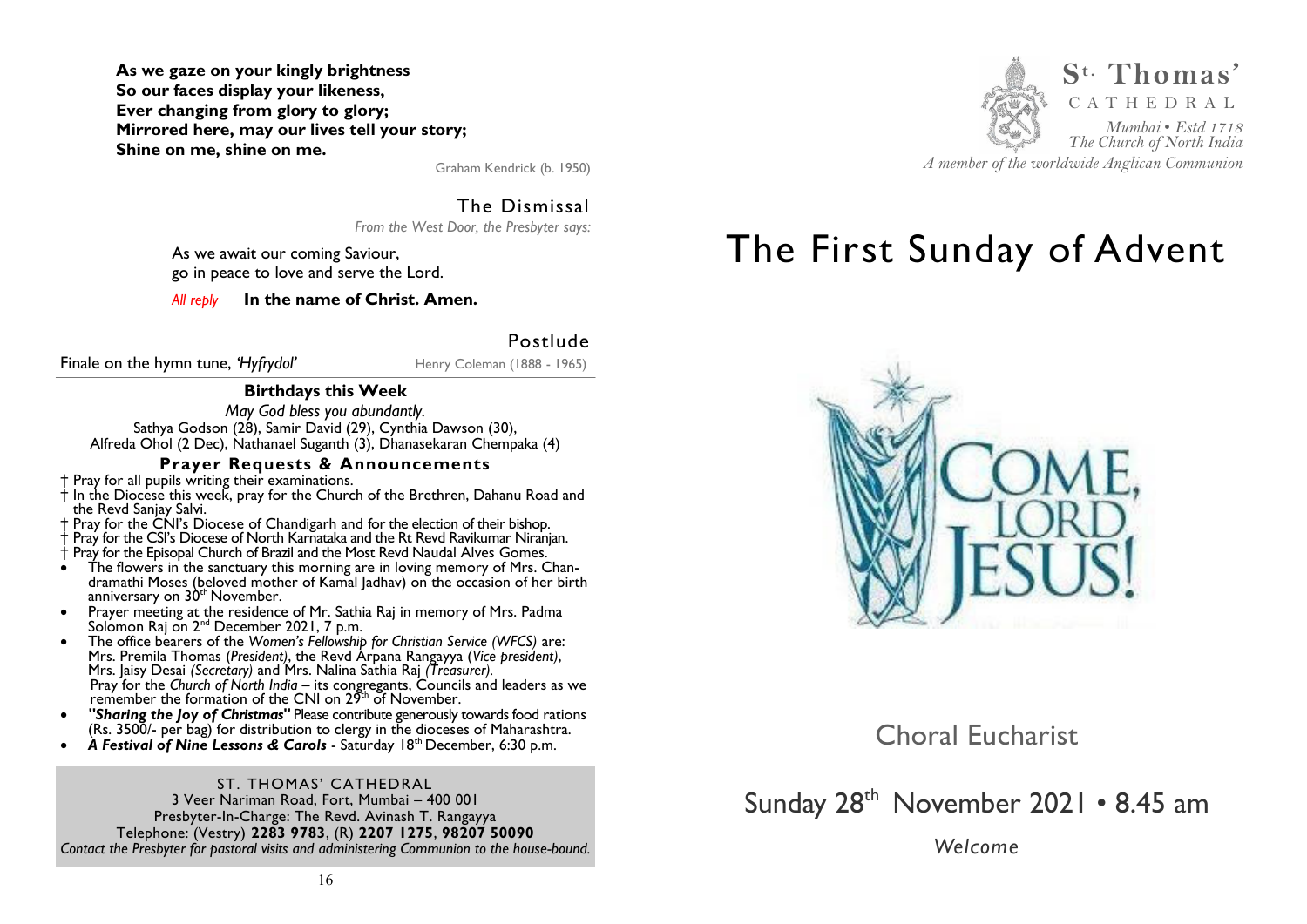#### THE PURPOSE OF ADVENT

 We all like to welcome visitors, especially those who are close to us and those we love, and we sometimes find the waiting difficult. So we use the waiting time to make our preparations. The same is true with our Christian Family.

 Each year the Church reserves four weeks before Christmas in order to give us time to make the necessary preparations. We call this season "Advent" which means "coming" (from the Latin, *Adventus*).

 A New Guinea Christian once put it this way: *"At Advent we should try the key to our heart's door. It may have gathered rust, if so, this is the time to oil it, in order that the heart's door may open more easily when the Lord Jesus wants to enter at Christmas Time."* 

 Advent is the time of year when we prepare ourselves, as a Church and as individual Christians, for the coming of Jesus – The one who came over 2000 years ago, the one who comes again this Christmas and the one who will come again at the end of time as King and judge of all.

> For your safety please respect others and give one another space. ▼

Please use face covering at all times during the service.

▼ Please use **hand sanitiser** on the way in and out.

▼ Please take this service bulletin away with you and dispose it yourself.

*Bank details to make your online offering and payment of subscription. Name:* Society of St Thomas' Cathedral *Account no.:* 917010054452406 *Bank:* Axis Bank Ltd *Branch:* Fort, Mumbai - 400 001 *IFSC code:* UTIB0000004

#### *All stand and sing*

**Come Lord Jesus, come Lord Jesus, amen come Lord Jesus. (2) O come quickly, come Lord Jesus, O come quickly, come Lord come, come Lord Jesus, come Lord Jesus, Amen, come Lord Jesus.** 

#### *Cantors*

**The voice of Him that crieth in the wilderness, prepare ye the way of the Lord, make straight in the desert, a highway for our God.** 

#### *All*

**Come Lord Jesus, come Lord Jesus, come Lord Jesus come (2), Yea come quickly (3), come Lord come, Amen, come Lord come.** 

Martin How (b. 1931)

## The Blessing

*The Presbyter* 

Christ the Sun of Righteousness shine upon you, scatter the darkness from before your path, and make you ready to meet him when he comes in glory; and the blessing of God almighty, † the Father, the Son and the Holy Spirit, be among you and remain with you always.

#### *All* **Amen.**

Hymn at the Closing

**Lord, the light of your love is shining In the midst of the darkness, shining Jesus, Light of the world, shine upon us Set us free by the truth you now bring us Shine on me, shine on me.** 

*Shine, Jesus, shine, fill this land with the Father's glory. Blaze, Spirit, blaze; set our hearts on fire. Flow, river, flow, flood the nations with grace and mercy Send forth your Word, Lord, and let there be ligh***t.**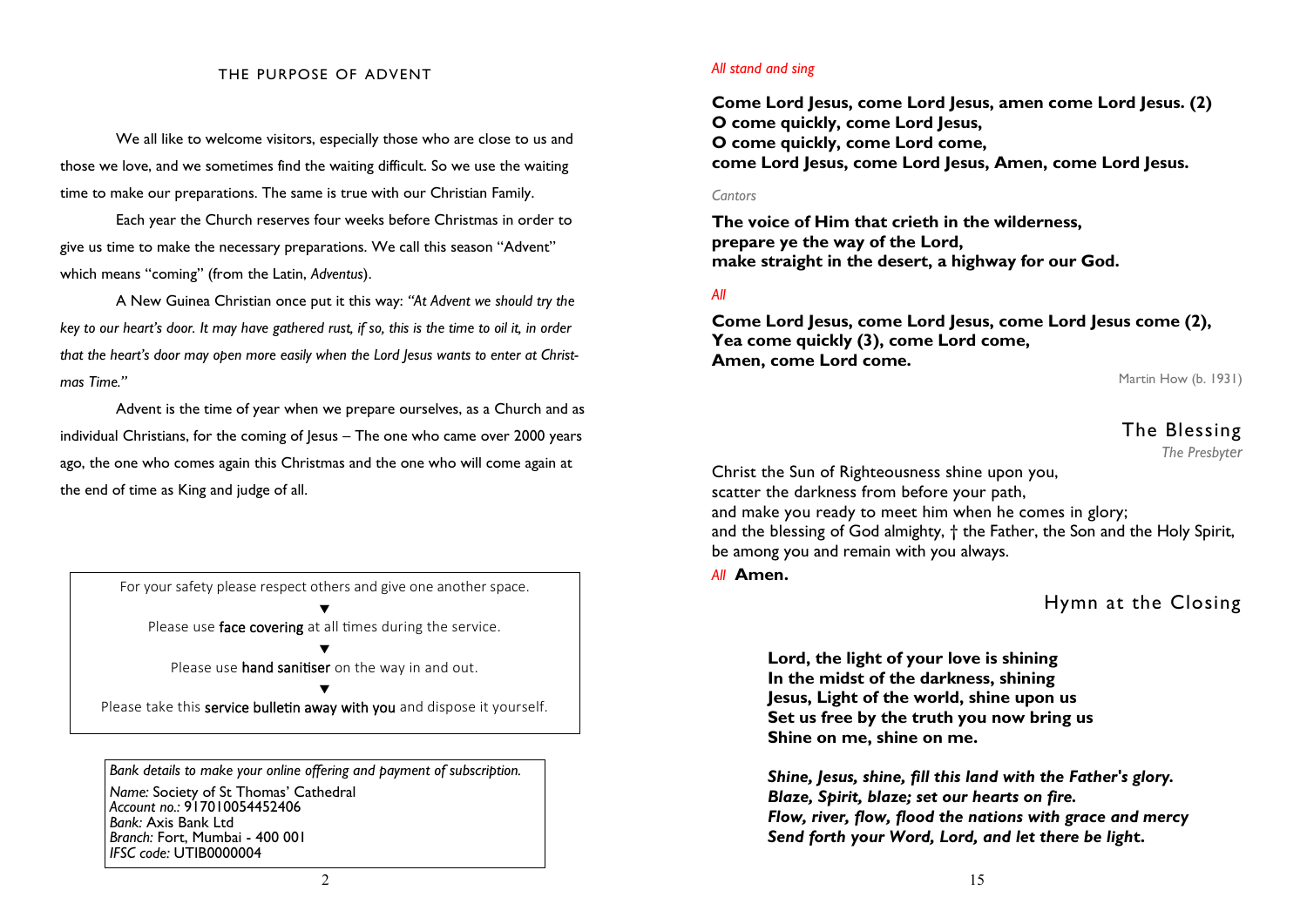## Hymn at the Communion

**Let all mortal flesh keep silence, and with fear and trembling stand; Ponder nothing earthly-minded, for with blessing in his hand, Christ our God to earth descendeth, our full homage to demand.** 

**King of kings, yet born of Mary, as of old on earth he stood, Lord of lords, in human vesture** – **in the Body and the Blood** – **He will give to all the faithful his own Self for heavenly Food.** 

**Rank on rank the host of heaven spreads its vanguard on the way, As the Light of light descendeth from the realms of endless day, That the powers of hell may vanish as the darkness clears away.** 

**At his feet the six-winged Seraph, Cherubim, with sleepless eye, Veil their faces to the Presence, as with ceaseless voice they cry, Alleluya, Alleluya, Alleluya, Lord most high.** 

> Words: Liturgy of St. James, 4<sup>th</sup> cent. tr. G. Moultrie Tune: PICARDY, French traditional carol

#### Post Communion Prayer *All say*

**Almighty and everliving God, we thank you for feeding us with the spiritual food of the most precious Body and Blood of your Son our Saviour Jesus Christ; and for assuring us in these holy mysteries that we are living members of the Body of your Son, and heirs of your eternal kingdom.** 

**O Lord our God, make us watchful and keep us faithful as we await the coming of your Son our Lord. Amen.** 

# **The Gathering**

## Voluntary

| Chorale prelude on the hymn tune, 'Merton' | David Thorne (b. 1950) |
|--------------------------------------------|------------------------|
| 'Veni Emmanuel' - a meditation             | Philip Moore (b. 1943) |

## Welcome

*All keep silence and prepare for worship* 

## The Great Advent Antiphons

*Intoned by the cantors* 

#### *O SAPIENTIA*

O Wisdom, which camest out of the mouth of the most High, and reachest from one end to another, mightily, and sweetly ordering all things: Come and teach us the way of prudence.

#### *O ADONAÏ*

O Adonai, and Leader of the house of Israel, who appearedst in the Bush to Moses in a flame of fire, and gavest him the law in Sinai: Come and deliver us with an outstretched arm.

*Each of the antiphons addresses Christ by one of His Scriptural names or titles, each one praises the coming of the Saviour by a different name, and each one closes with a petition appropriate to the title.* 

*Seven days before Christmas Eve monasteries would sing the "O antiphons" in anticipation of Christmas Eve when the eighth antiphon, "O Virgo virginum" ("O Virgin of virgins")*  would be sung before and after Mary's canticle, the Magnificat (Luke 1:46b-55).

#### *All stand and join in singing the hymn*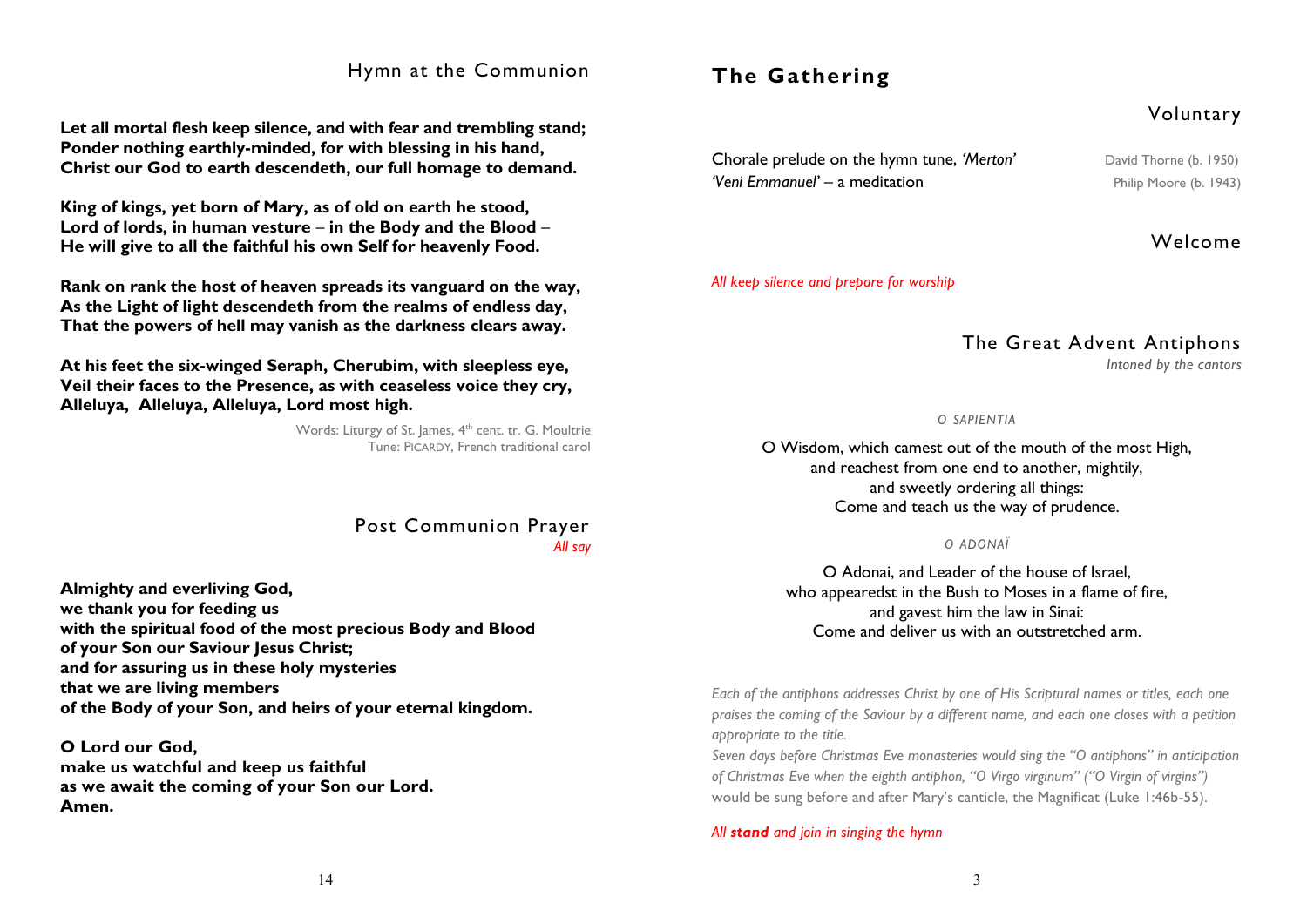| Hymn at the Procession                                                                                                                                              | All         | Lord, have mercy.                                                                                                  |  |
|---------------------------------------------------------------------------------------------------------------------------------------------------------------------|-------------|--------------------------------------------------------------------------------------------------------------------|--|
| O come, O come, Emmanuel!                                                                                                                                           | Intercessor | We commend ourselves and all for whom we pray<br>to the mercy and protection of our heavenly Father:               |  |
| Redeem thy captive Israel,<br>That into exile drear is gone,                                                                                                        |             | Silence is kept.                                                                                                   |  |
| Far from the face of God's dear Son.                                                                                                                                |             | Almighty God,                                                                                                      |  |
| <b>Rejoice! Rejoice! Emmanuel</b><br>Shall come to thee, O Israel.                                                                                                  |             | as your blessed Son Jesus Christ<br>first came to seek and to save the lost;<br>so may he come again to find in us |  |
| 2 O come, thou Branch of Jesse! draw                                                                                                                                |             | the completion of his redeeming work;<br>for he is now alive                                                       |  |
| The quarry from the lion's claw;<br>From the dread caverns of the grave,                                                                                            |             | and reigns with you and the Holy Spirit,                                                                           |  |
| From nether hell, thy people save.                                                                                                                                  | All         | God for ever and ever.<br>Amen.                                                                                    |  |
| 3 O come, O come, thou Dayspring bright!<br>Pour on our souls thy healing light;<br>Dispel the long night's lingering gloom,<br>And pierce the shadows of the tomb. |             | The Preparation for Communion<br>Page 361                                                                          |  |
| 4 O Come, thou Lord of David's Key!<br>The royal door fling wide and free;<br>Safeguard for us the heavenward road,<br>And bar the way to death's abode.            |             | The Consecration<br>Page 363                                                                                       |  |
| 5 O come, O come, Adonaï,<br>Who in thy glorious majesty<br>From that high mountain clothed with awe                                                                |             | The Communion<br>Page 368                                                                                          |  |
| Gavest thy folk the elder Law.                                                                                                                                      |             | Please follow the directions of the Servers to proceed to the High Altar                                           |  |
| Words: Origins in a 9 <sup>th</sup> century Latin hymn<br>Tune: VENI EMMANUEL, melody adapted<br>by T. Helmore from a French Missal, 15 <sup>th</sup> cent          |             | Communicants are requested to leave space on either side<br>when they receive Communion                            |  |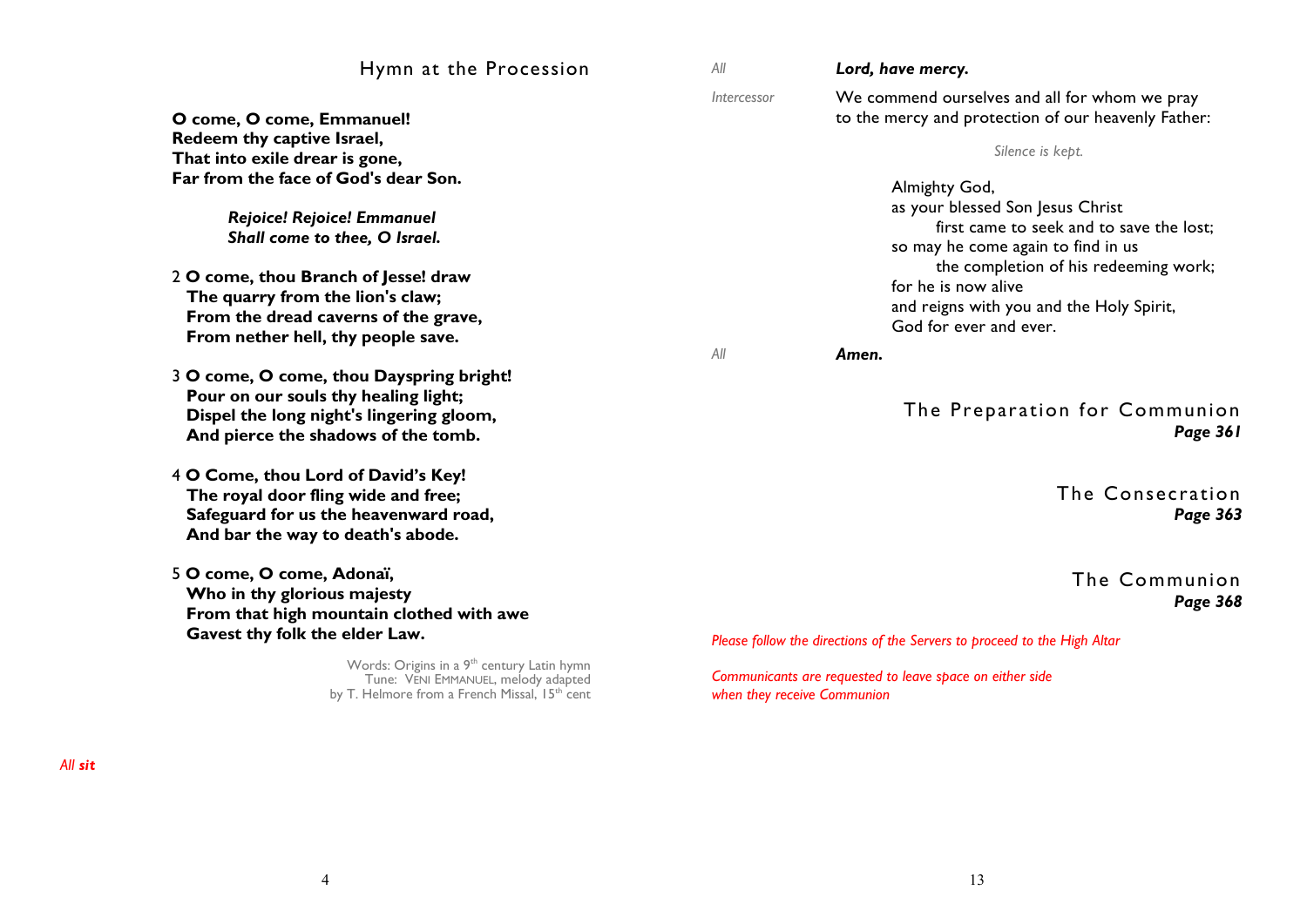| Intercessor | Watchful at all times,<br>let us pray for strength to stand with confidence<br>before our Maker and Redeemer.<br>That God may bring in his kingdom with justice and mercy,<br>let us pray to the Lord:                                                                                                                                                                                                                              |
|-------------|-------------------------------------------------------------------------------------------------------------------------------------------------------------------------------------------------------------------------------------------------------------------------------------------------------------------------------------------------------------------------------------------------------------------------------------|
| All         | Lord, have mercy.                                                                                                                                                                                                                                                                                                                                                                                                                   |
| Intercessor | That God may establish among the nations<br>his sceptre of righteousness,<br>let us pray to the Lord:                                                                                                                                                                                                                                                                                                                               |
|             | Lord, have mercy.                                                                                                                                                                                                                                                                                                                                                                                                                   |
| Intercessor | That we may seek Christ in the Scriptures<br>and recognize him in the breaking of the bread,<br>let us pray to the Lord:                                                                                                                                                                                                                                                                                                            |
|             | Lord, have mercy.                                                                                                                                                                                                                                                                                                                                                                                                                   |
| Intercessor | That God will guide and lead Prem Chand, our Moderator;<br>Dharamraj, the Moderator of the Church of South India; Theo-<br>dosius Mar Thoma the Metropolitan of the Mar Thoma Church;<br>Prakash our Bishop, Avinash our Presbyer and Paul our Dea-<br>con, that by their life and doctrine they may set forth your true<br>and life-giving Word, and rightly and duly administer your Holy<br>Sacraments, let us pray to the Lord: |
|             | Lord, have mercy.                                                                                                                                                                                                                                                                                                                                                                                                                   |
| Intercessor | That God may bind up the brokenhearted,<br>restore the sick<br>and raise up all who have fallen,<br>let us pray to the Lord:                                                                                                                                                                                                                                                                                                        |
|             | Lord, have mercy.                                                                                                                                                                                                                                                                                                                                                                                                                   |
| Intercessor | That the light of God's coming may dawn                                                                                                                                                                                                                                                                                                                                                                                             |

on all who live in darkness and the shadow of death, let us pray to the Lord:

#### *Lord, have mercy.*

*Intercessor* That, with all the saints in light, we may shine forth as lights for the world, let us pray to the Lord:

# The Lighting of the Advent Wreath

#### *The Presbyter says*

May the grace and peace of God be with you.

*All* **And also with you.** 

*Reader*

As we begin our Advent pilgrimage, looking forward to the celebration of the birth of our Lord and Saviour Jesus Christ, let us in prayer and praise, thanksgiving and song, give voice to the hope set forth in the Scriptures. We give thanks for the prophets of today who dare to speak words of hope for liberation. Let us offer ourselves anew as witnesses to the advent of Christ's glory, seeking to bring Christ's light and love to those who sit in darkness.

 *All* **Come, O long expected Jesus, come.** 



*As the candle is lit, the cantors sing* 

O Jesus, with Thy advent quiet my restless soul and anxious mind. In true humility I welcome Thee Jesus Christ, my joy divine. My thoughts, desires and all my longings I dedicate, O Christ, to Thee. Come Thou precious Sun most radiant, Thy beams illumine my heart and soul.

> Words: W. Osterwald (1820 -1887) Music: Johann W. Franck (arr. Stein) (1644 - c. 1710)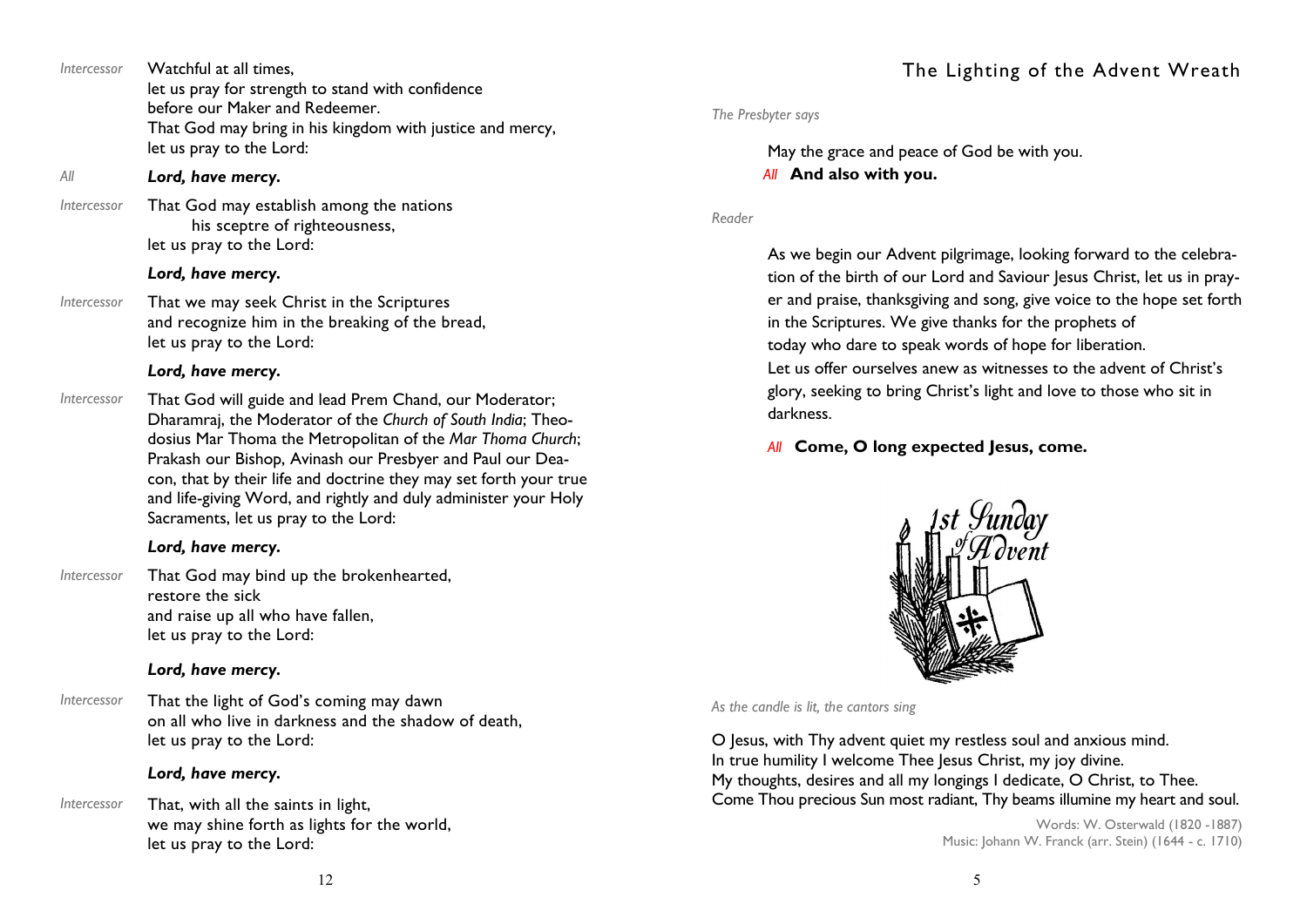✠ *The Service begins on page 350 of the Book of Common Prayer* ✠ *During the Advent Season we sing the Kyrie instead of the Summary of the Law* 

Kyrie eleison. *(3) Lord, have mercy.* 

Christe eleison. *(3) Christ, have mercy.*  Kyrie eleison *(3) Lord, have mercy.* 

> *From 'Missa de Sancta Maria Magdalena'* by Healey Willan (1880 - 1968)

# **The Liturgy of the Word**

The Collect for the Day *Read by the Presbyter* 

*Page 397* 

Old Testament Reading A reading from the Book of the Prophet Micah *Page 397* 

 *At the conclusion of the reading the reader says*  This is the word of the Lord.  *All* **Thanks be to God***.* 

> Psalm *Sung by the cantors to chants by Monk and Elvey*

Psalm 50 *v.v. 1 to 6, 14, 15 and 23 ● Deus deorum* 

THE Lord, even the most mighty God, hath spoken \* and called the world, from the rising up of the sun, unto the going down thereof.

2 Out of Sion hath God appeared \* in perfect beauty.

3 Our God shall come, and shall not keep silence; \* there shall go before him a consuming fire, and a mighty tempest shall be stirred up round about him.

3 **Alleluya, King eternal, Thee the Lord of lords we own; Alleluya, born of Mary, Earth thy footstool, Heaven thy throne: Thou within the veil hast entered, Robed in flesh, our great High Priest; Thou on earth both Priest and Victim In the Eucharistic Feast.** 

> Words: W. Chatterton Dix (1837 - 98) Tune: HYFRYDOL, by R. H. Prichard (1811 - 87

> > Prayer

*All say the prayer on page 357* 

*All sit* 

The Prayers of the People

Advent Prose

#### *Refrain (all)*

**Pour down, O heavens, from above and let the skies rain down righteousness.** 

 Turn your fierce anger from us, O Lord, and remember not our sins forever. Your holy cities have become a desert, Zion a wilderness, Jerusalem a desolation; our holy and beautiful house, where our fathers praised you.

> **Pour down, O heavens, from above and let the skies rain down righteousness.**

> > Edited by Stephen Cleobury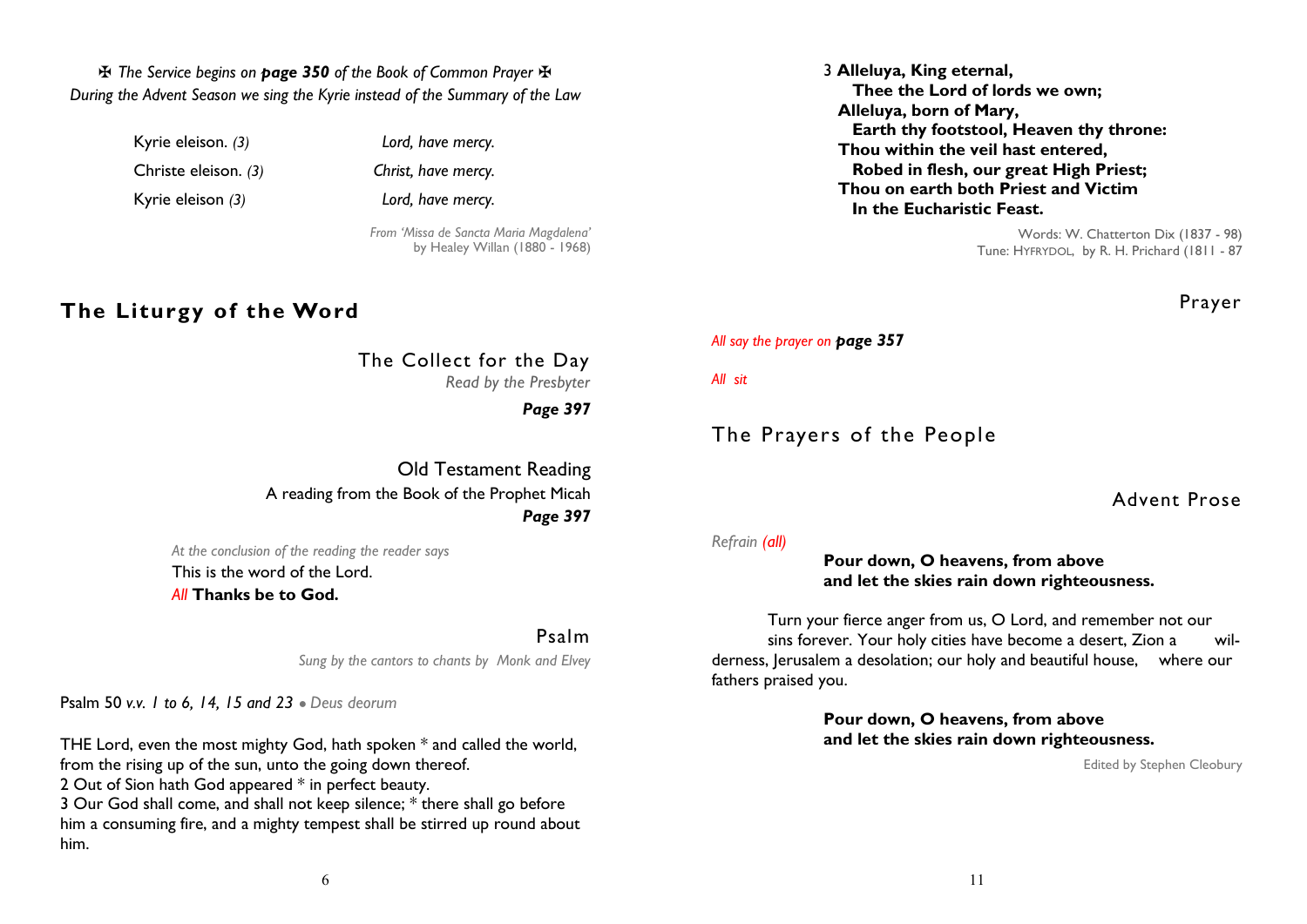# **The Liturgy of the Sacrament**

## Greeting of Peace

*The Presbyter offers a greeting of peace* 

In the tender mercy of our God,

the dayspring from on high shall break upon us, to give light to those who dwell in darkness and in the shadow of death, and to guide our feet into the way of peace. *cf Luke 1.78,79*

 The peace of the Lord be always with you  **and also with you.** 

Let us offer one another a sign of peace.

*While remaining in your place, share the sign of peace with a namaste with your neighbour* 

## Hymn at the Offertory

*At this time an offering will be received for the ministries of the Cathedral. Thank you for your generosity. All join in singing the hymn.* 

> **Alleluya, sing to Jesus, His the sceptre, his the throne; Alleluya, his the triumph, His the victory alone; Hark the songs of peaceful Sion Thunder like a mighty flood; Jesus, out of every nation, Hath redeemed us by his Blood.**

2 **Alleluya, Bread of angels, Thou on earth our Food, our Stay; Alleluya, here the sinful Flee to thee from day to day; Intercessor, Friend of sinners, Earth's Redeemer, plead for me, Where the songs of all the sinless Sweep across the crystal sea.** 

- 4 He shall call the heaven from above, \* and the earth, that he may judge his people.
- 5 Gather my saints together unto me; \* those that have made a covenant with me with sacrifice.
- 6 And the heavens shall declare his righteousness; \* for God is Judge himself.
- 14 Offer unto God thanksgiving,  $*$  and pay thy vows unto the most Highest.
- 15 And call upon me in the time of trouble; \* so will I hear thee, and thou shalt praise me.
- 23 Whoso offereth me thanks and praise, he honoureth me; \* and to him that ordereth his conversation right will I show the salvation of God.

#### *All stand*

*Glory be to the Father, and to the Son, And to the Holy Ghost; As it was in the beginning, is now, and ever shall be: World without end. Amen.* 

> Epistle A reading from the letter of Paul to the Romans *Page 398*

 *At the conclusion of the reading the reader says*  This is the word of the Lord.  *All* **Thanks be to God***.* 

*All stand and join in singing the gradual hymn*